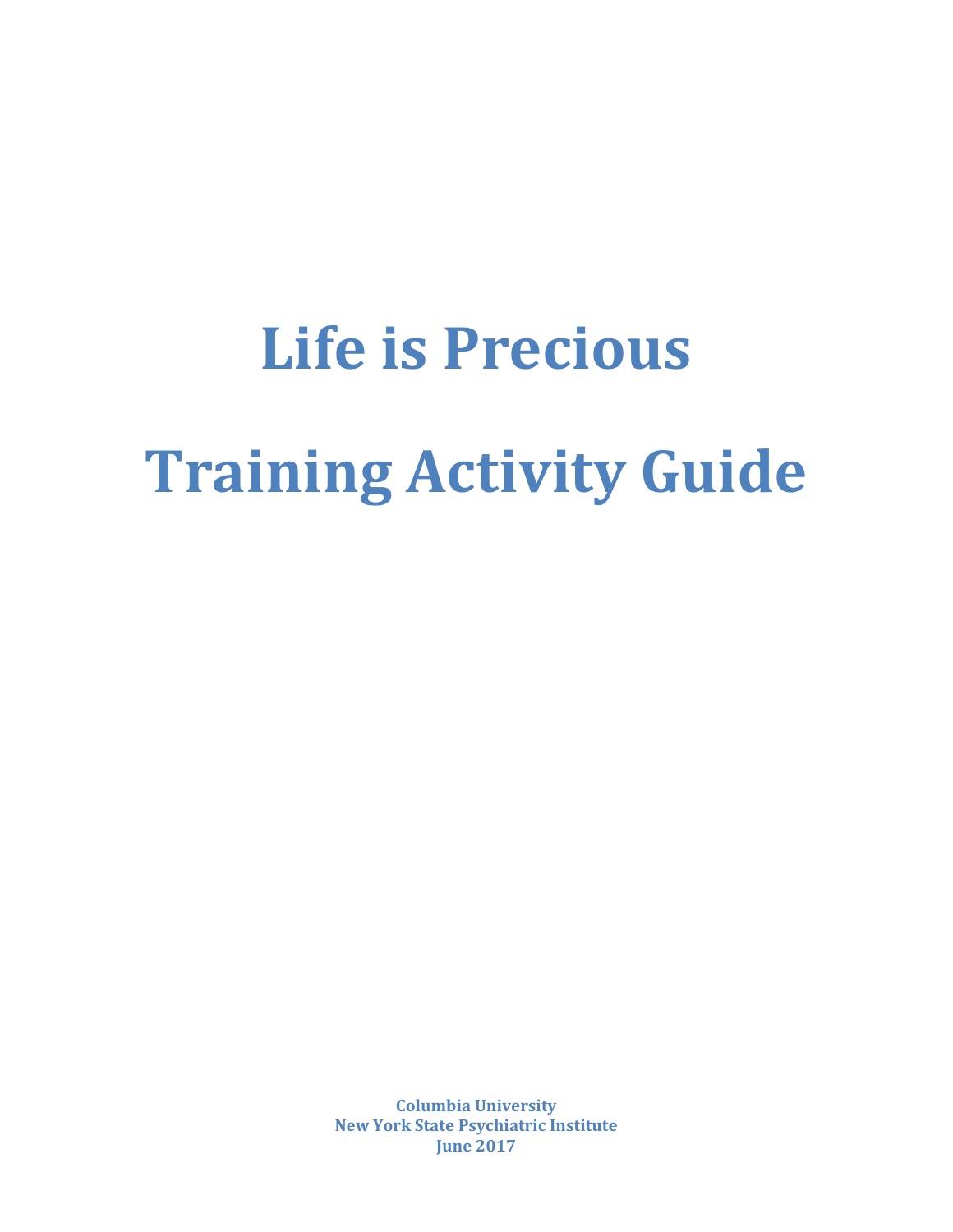# Life is Precious: Role-Play Scenarios

**Directions:** Split into smaller groups of 2-3 people. Hand out one scenario to each group and allow 10 minutes for discussion and role-play practice. Each group will come up to the front and perform the scenario. Allow 10 minutes for questions, discussion, and constructive feedback after each group has performed. As the facilitator, strive to get perspectives from people with different backgrounds and roles at LIP.

### **Scenario A: Inquiry for potential participant**

Imagine that you are at Life is Precious, and you get a referral for a potential Life is Precious participant. Given her age (15yo), clinical diagnosis (depression and suicidal ideation), ethnic background (Dominican Republic and Mexican), verified enrollment in a high school, and attendance at an outpatient mental health clinic, the teenager is eligible to join LIP. Think about the steps you would need for an intake process. What would you do? How would you approach the participant and her legal guardians?

### **Scenario B: A participant arrives at LIP, emotionally distressed**

Imagine that it is 11am on a school day, and an LIP participant, Zoe, runs into the LIP office, emotionally distressed. She is crying uncontrollably and you cannot make out what she is trying to tell you. As you sit her down, you notice dry blood and cut marks on her wrists. What would you do? Who needs to be informed about the Zoe's whereabouts? How should you approach the situation? Which LIP employees can get involved and help?

## **Scenario C: A participant stops showing up to LIP and is bullied at the LIP program**

Part A – Participant stops showing up to LIP

Imagine that an LIP participant, Valeria, had been showing up at LIP every day for the past five months. She was active in the art therapy class and very communicative with the case managers, therapists, and other girls. She even went to the Family Day events with her mom and younger sister. However, she stopped attending LIP suddenly, and it has been 3 days since her last visit. What would you do? How can you reach out to Valeria and her family? Where would you go to gain information about what happened? What other LIP employees can help?

Part B – An investigation reveals that the participant has been bullied at the LIP program

Imagine that LIP case managers have been investigating why Valeria has not been showing up to LIP lately. It has been revealed that she was bullied by other LIP participants, and that she had been scared to mention anything to the staff. Valeria is relatively new to the program and is 12 years old, while the two participants bullying and cursing at her are 16 and 17 years old, and have been actively involved in the program for 2 or more years. What would you do to help resolve this problem? How would you approach Valeria? How would you approach the two participants doing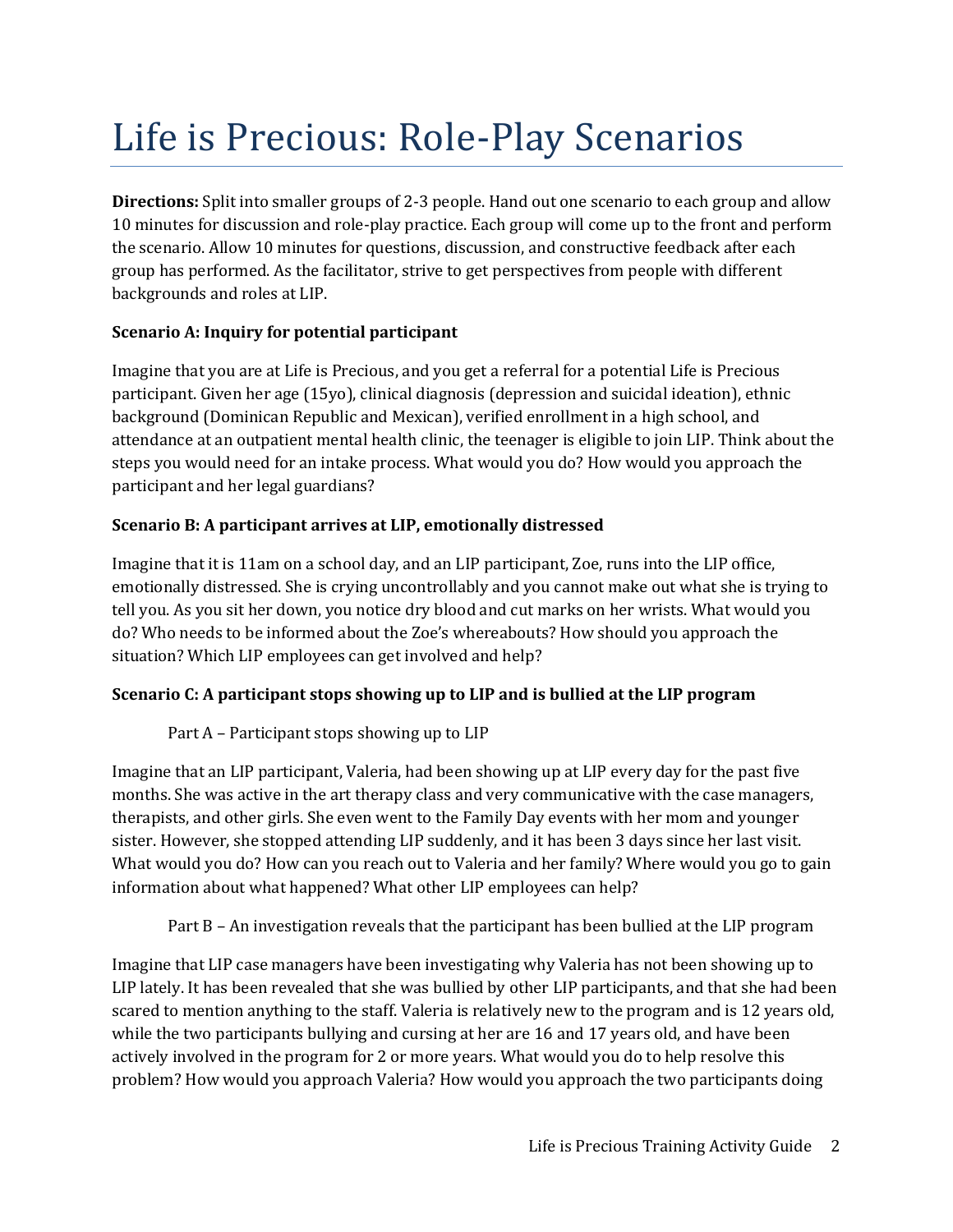the bullying? If revealed that the other girls in the program knew about the bullying, how can various LIP employees address this issue?

### **Scenario D: A participant encounters problems at home and school, which leads to inappropriate late-night communication with LIP staff**

Part A – Problems at home with the family

Imagine that an LIP participant, Trina, is increasingly having conflicts with her family members, especially her dad. She complains that there are many verbal and physical fights in the home, which encourages her to stay out late and avoid going home as much as possible. She says her parents don't understand her and try to control everything she does. Her dad frequently drinks alcohol, and Trina is starting to follow suit, taking bottles from her dad's stash. In addition, she has begun to frequently text and call her case manager on her personal phone while inebriated late at night. What would you do? What are some ways that various members of the LIP team (i.e. therapists vs case managers) can approach the issues at hand? How can you establish boundaries for the LIP staff-participant relationship and discern what types of emergencies call for personal communication? What are some sensitive issues or factors that you must take into account when approaching Trina and her family members?

### Part B – Problems at school with peers and teachers, and poor academic performance

Imagine that Trina now has additional problems at school. She is failing math and science, and scraping by in English class. She has become aggressive toward other peers and disrespectful to teachers. Sofia has been suspended and is at risk of getting expelled for her provocative behavior. LIP had already established a relationship with the school guidance counselor and homeroom teacher during the initial school visit, and the guidance counselor has updated LIP on recent events. What would you do? What are some ways that various members of the LIP team (i.e. art and music therapists, case managers, and tutors) can approach the issues at hand? Who should be involved in the resolution?

#### **Scenario E: Various conflicts between parents and participants on site and Dating within LIP**

Part A – Two LIP parents fight with one another

Imagine that two LIP parents, Carol and Sandra, who are very involved in the program, begin fighting with one another with tensions growing during Family Days. Carol believes that Sandra's daughter Simone is a bad influence to Carol's daughter, Cathy. Carol is furious that Simone introduced weed to Cathy and blames Sandra for bad parenting. On the other hand, Sandra says that Cathy is too thin and "looks anorexic," noting that she never eats at LIP during snack time, and exclaims that Carol is the bad mother always disapproving of Cathy's weight and idolizing Spanish actresses. Sandra also denies Simone's use of drugs and says that she has overheard Cathy criticizing Simone's body. As LIP staff who works with the adolescents, how would you approach conflict and resolution with the parents? Who should be involved? What would you do with the LIP participants in question?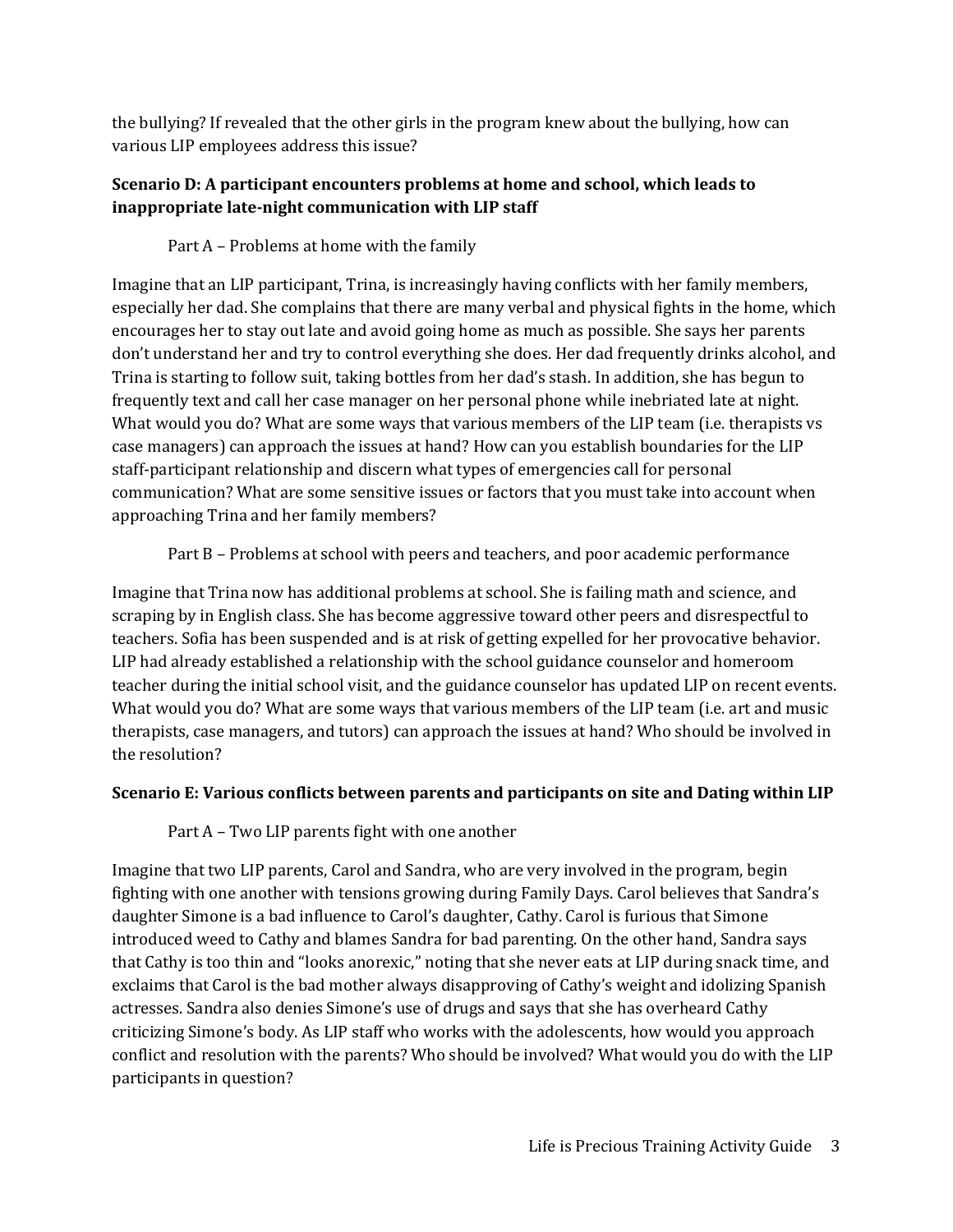Part B – LIP case manager finds out that two LIP participants are dating one another

Imagine that through the conflict and resolution process, you find out that Simone and Cathy are dating one another. In regards to the accusations of smoking, you also find that they have been smoking pot in the LIP bathroom, and also outside of LIP hours. How would you approach the situation in regards to dating? How would you approach the situation in regards to drug use? What are some educational opportunities you can take from this situation?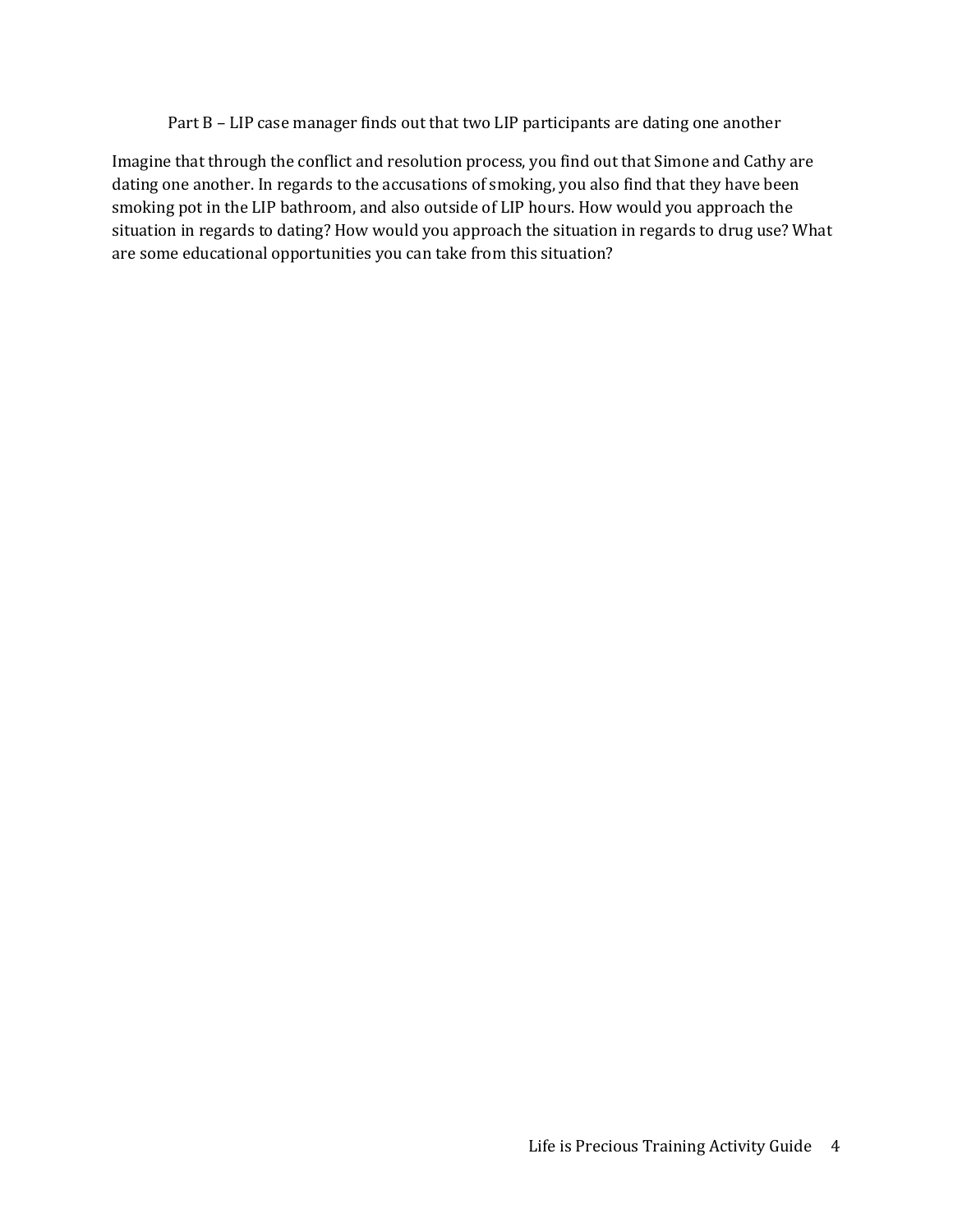# Life is Precious: Instructor-Led Seminars

Instructor-Led Seminars will incorporate the use of PowerPoints, videos, and hard-copy handouts to educate new LIP staff about the program and its services. Below is a list of modules that can be used during training.

### **1. Introduction and History**

- LIP developed by Comunilife, a community-based organization in NYC, co-founded in 1989 by Rosa Gil, PhD. Comunilife provides multicultural-centered mental health, social services, health, and affordable housing for persons with mental illness, HIV/AIDS, and with low income
	- a. Philosophy: social networks and cultural knowledge of clients must be integrated into the service provision
- 2007, Dr. Gil presented high rates of suicidal behavior and risk factors among Latina adolescents before the NYC council
- 2008, Comunilife launched the LIP initiative
- 2. **Description of LIP structure and organization with information about Comunilife**
- LIP provides services for school support, family support, and other life skills
	- $\circ$  Mental health treatment does not directly come from LIP, as LIP is a mental health treatment PLUS program
- Operates as an after-school program from 3:30-7:30pm on weekdays and from 10:00am-2:00pm on Saturdays
- Typical day in the life of LIP:
	- o Weekday
		- Homework, Program activities, Snack, Complete activities / group sessions
	- o Saturday schedule
		- Separate schedules for each site vs. combined Family Day at Brooklyn site
	- o Examples of partnerships within the local community
		- Bronx site collaborates with a local art museum, *El Museo del Barrio*. Girls take part in a 10-week program each spring, culminating with the girls' projects exhibited during the museum's youth exhibition
		- Career development opportunities for girls to experience different fields of work and search for internship or part-time jobs
- Evidence Based Practice Component of LIP
	- o Hypothesis:
		- **EXECUTE:** Improve outcomes through 4 mechanisms of influence: mental health treatment, healthy behaviors, improved communication skills, and coping skills
		- Formal therapies (Mental health counseling and art and music therapy) are designed to provide mental health treatment and foster communication and coping skills, including conflict resolution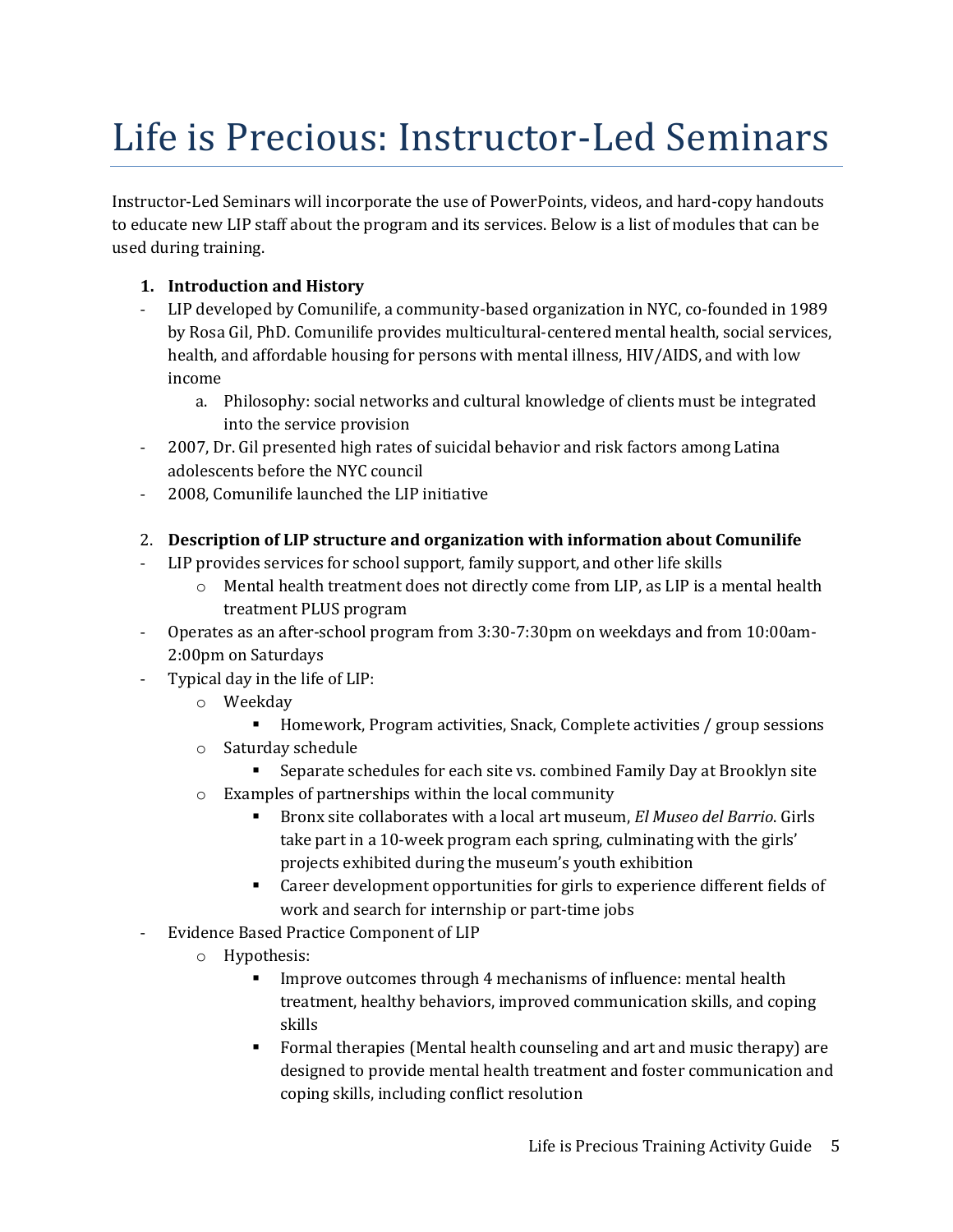- School supports promote school functioning
- Healthy living initiative promotes healthy relationships through improved communication and understanding
- Each of these mechanisms is hypothesized to improve health and quality of life. All are designed to reduce suicidal behavior
- Mental health treatment is hypothesized to improve psychological functioning
- Promoting healthy behaviors, healthy relationships, and school performance are hypothesized to improve functional outcomes (academic achievement, family relationships, substance abuse, high-risk sexual behavior)
- $\circ$  Quantitative component / Baseline demographic and social histories taken during intake. Assessments conducted every 4 months:
	- Columbia Suicide Severity Rating Scale
	- Suicidal Ideation Questionnaire
	- Reynolds Adolescent Depression Scale IV
	- Family Adaptation and Cohesion Scale
	- Trauma Symptom Checklist for Children

### 3. **Technical Assistance**

- **-** Currently already part of LIP training
	- a. ABC's of suicidal ideation and suicidality
	- b. Legal aspects of LIP and providing care
		- i. "Need to know"
		- ii. HIPAA and privacy laws
		- iii. Consent from participant
		- iv. Issues as a mandated reporter
	- c. Life is Precious Policies

## **4. Cultural Assistance (ABC's of Latino culture and heritage, etc.)**

- a. Compare and Contrast with American culture and values: Examine how the two cultures could clash in regards to patients' thinking and behavior, and family members' thinking and behavior
	- i. Avoid using "Latino" or "Hispanic" as a blanket term because the cultures are very different (Central American heritage vs. Island heritage; immigrant or undocumented vs. American-born)
	- ii. When training LIP staff on cultural differences, research the demographics of Latinos in the cities/towns around the LIP site and identify specific challenges and community needs that LIP can help address
- b. Community-Based practice
- c. Use the existing Multicultural Relational Approach training available to LIP
- d. Latinas face risk factors that all adolescent females face, and unique risk factors due to:
- High rates of poverty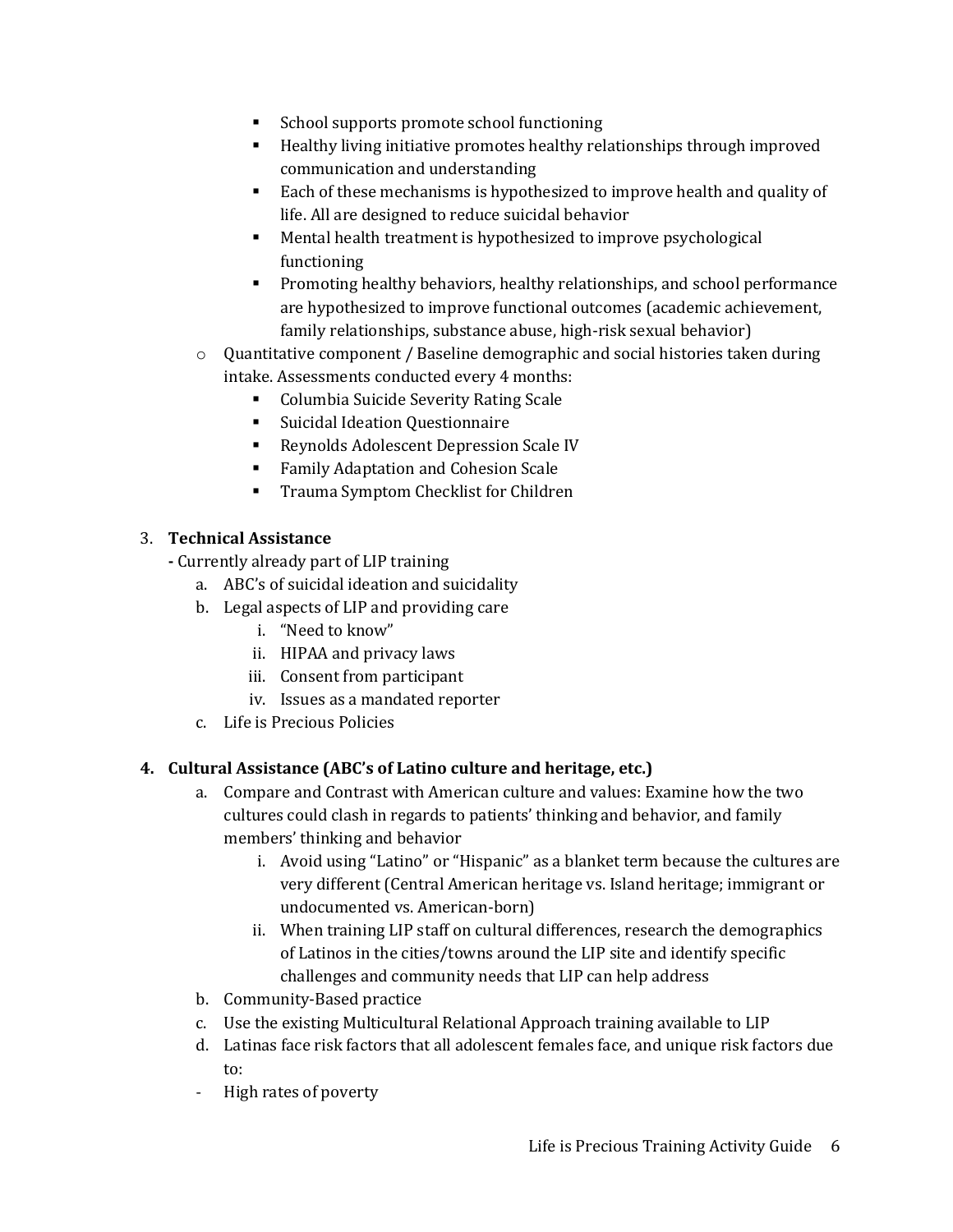- o Living in disadvantaged neighborhoods
- o Living in areas with high crime and substance abuse
- o Low-quality housing and schools
- o High rates of teen pregnancy
- Suicide risk factors: history of being in a physical fight, feeling sad or hopeless, lifetime tobacco or marijuana use, obesity
- Common developmental, familial, cultural factors
	- o Developmental struggles: self-esteem, body image, peer group relations, academic achievement, identity formation, developing a sense of autonomy
- UNIQUE TO LATINAS: move toward autonomy occurs within a cultural context that values a strong alliance and obligation to the family, "familism"
	- o High priority on family unit and reverence to parents and elders, and places obligations to the family ahead of individual obligations
	- o May experience stress due to the conflict between the messages received in the home and the influence of the North American culture of independence that they may be exposed to at school and in the media
		- Creates psychological conflict and family tension
		- Tension can contribute to a lack of mutuality, or perceived reciprocity between parents and children
- Only one other intervention specifically targets Latina adolescents
	- $\circ$  Project Wings: school-based intervention taking place over 14 sessions offering sharing circles, relaxation exercises, and skill-building techniques to help Latinas cope with stress
	- o Trials in 2 high schools in Minneapolis have found a high degree of feasibility and acceptability
	- $\circ$  Going to have control groups for LIP site  $\rightarrow$  Opportunity for more data and comparison sites
- Separate study developed training materials for providers working with Latina families
	- o Psychoeducation for Latina parents helped families understand the treatment process and helped clinicians work with Latina families
- School-based intervention aimed at girls from all racial and ethnic backgrounds found that girls who participated in the Coping and Support Training (CAST) and Counselors-CAST, which included motivational counseling, community support linkages, and family support, was associated with decreased suicidal behavior for all participants
- LIP understands all risk factors faced by Latinas: familism, acculturation struggles, mutuality struggles between parents and adolescents, and understand the importance of providing treatment within the context of the family.